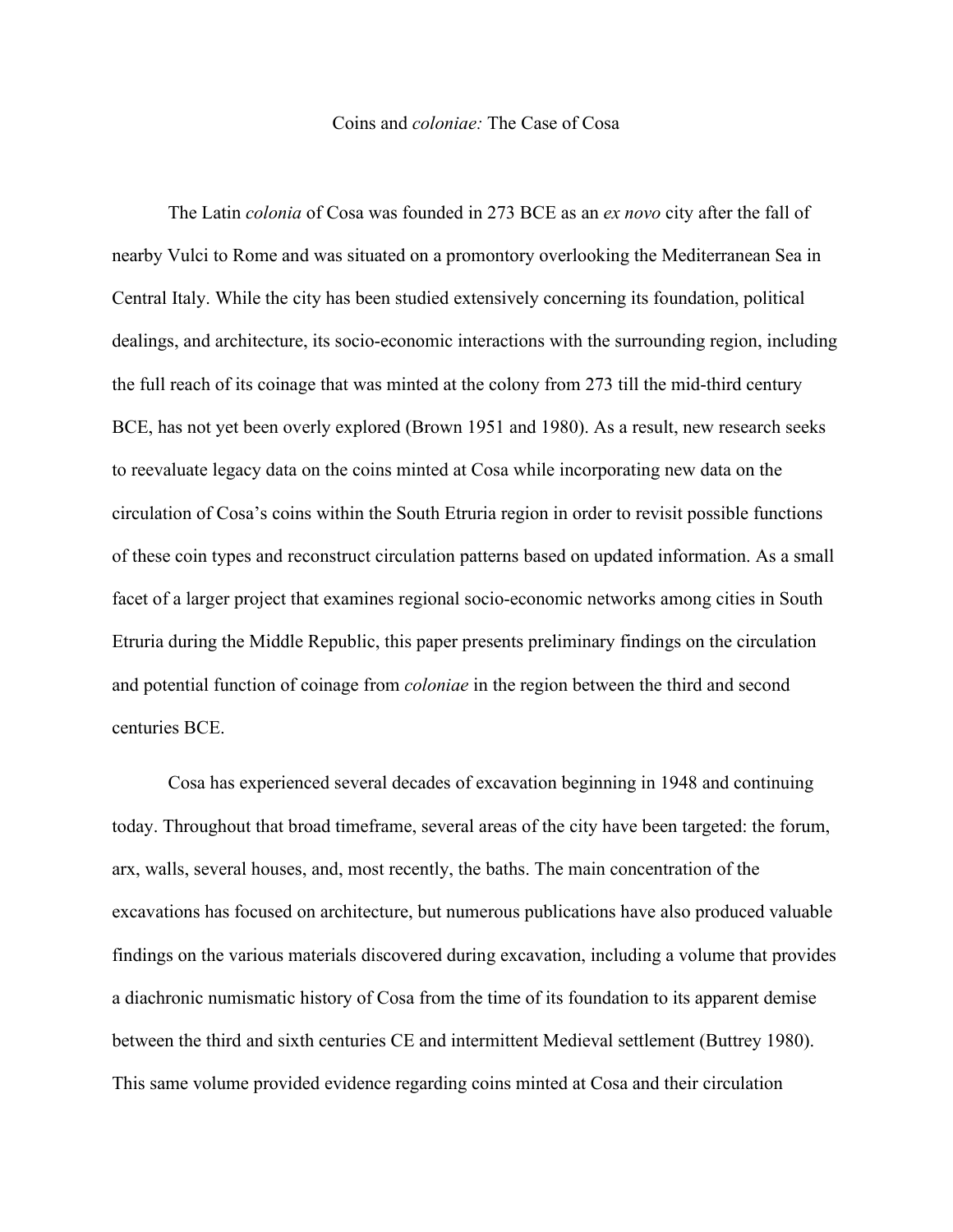throughout Italy, which, at the time of the publication, appeared to be relegated to Etruria and Central Italy (Buttrey 1980). However, excavations both at Cosa and at other sites in South Etruria, such as Roselle, have continued, which have provided the opportunity to update the scope of Cosa's coins and determine the coin types' full extent. Through the investigation of new material uncovered since 1980, in conjunction with previously published work containing provenances for these Cosa coins, perhaps a clearer understanding of Cosa's regional influence, as well as other *coloniae* in the region, can be reached.

Further, while Cosa's and other *coloniae*'s coin circulations have been somewhat studied in previous years, the contexts and potential functions of these coins have remained scarce in archaeological discussions. One hypothesis has posited that the nature of these coin types was to commemorate the founding of the city, while another suggests special usages associated with the home city (Crawford 1975). However, these coin types do not seem to be relegated to the city that minted it, but, as in the case of Cosa, have appeared in regional cities, and even farther abroad, suggesting other usages not yet explored, such as regional or local commercial activities. Therefore, in addition to a discussion about the circulation patterns of Cosa coins, this paper further investigates the contexts in which the coins were recovered in order to determine potential coin use patterns that may illuminate local and regional socio-economic networks of interaction between Cosa and its urban neighbors.

## Bibliography

## Brown, F. E. 1980. *Cosa, The Making of A Roman Town*. Ann Arbor: University of Michigan Press.

----------------1951. "Cosa I: History and Topography," *Memoirs of the American Academy*